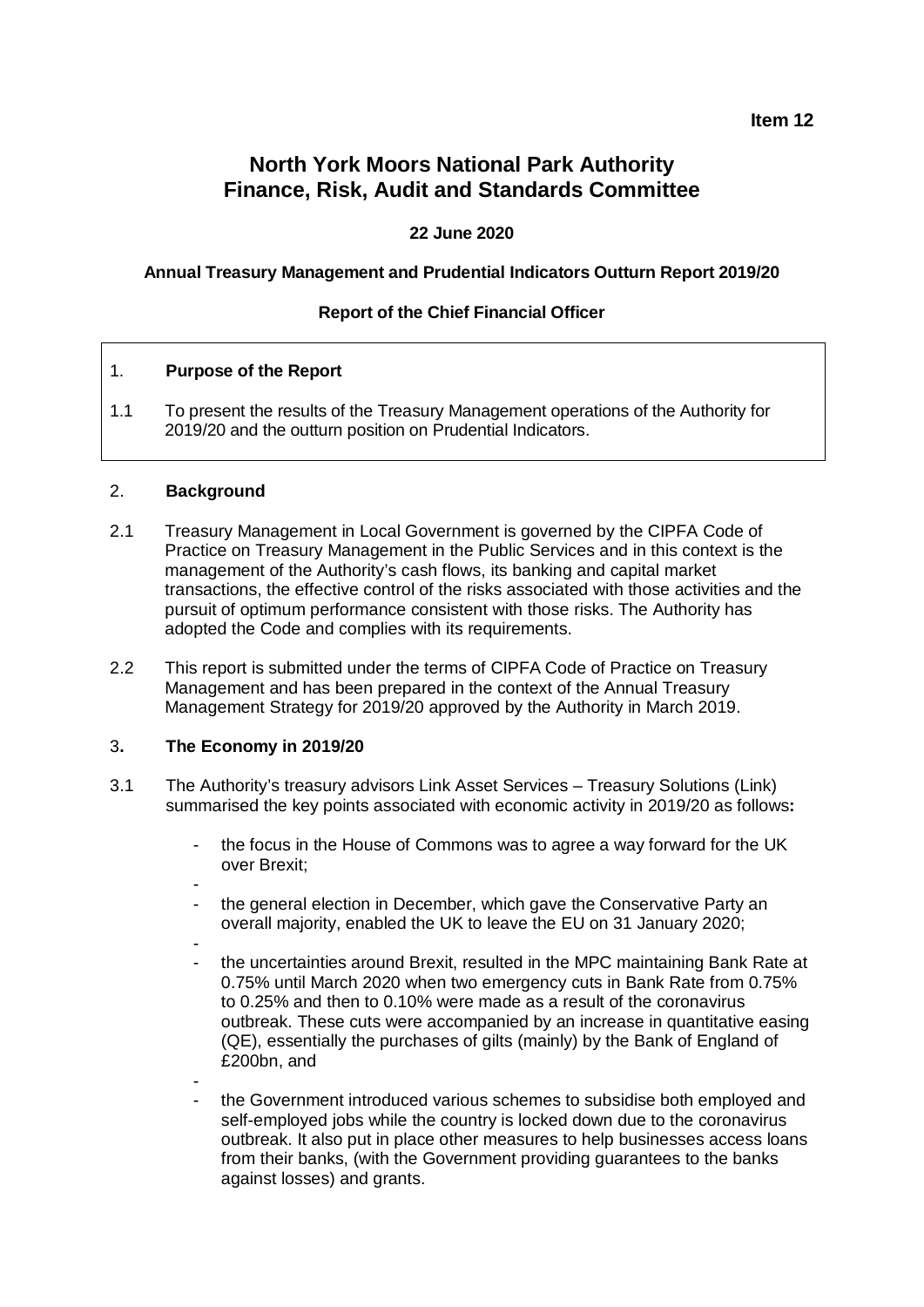#### 4. **Treasury Management Strategy 2019/20**

4.1 The expectation for interest rates incorporated within the Annual Treasury Management Strategy for 2019/20 were as follows:

**Bank Base Rate** was expected to rise from 0.75% to 1.00%. It was not expected that Bank Rate would increase again in 2019/20 as a result of the major uncertainty surrounding Brexit.

**PWLB Borrowing rates** were forecast to rise gradually throughout the next three years in all periods. Variable and short term rates were expected to be the cheaper form of borrowing over the period.

4.2 Based on the above, the Strategy adopted by the Authority for 2019/20 was as follows:

#### **(a) Investment Strategy 2019/20**

The Authority's investment priorities are firstly the security of capital and secondly the liquidity of its investments. The highest return (yield) will also be sought on investments provided that proper levels of security and liquidity are achieved. The investment risk appetite of the Authority is low in order to give priority to the security of investments.

The investment strategy was to maximise interest receipts by investing all cash balances until required for varying periods on the money market, commensurate with proper levels of security and liquidity and within the constraints of the approved Annual Investment Strategy (AIS).

#### **(b) Borrowing Strategy 2019/20**

Consideration would be given to financing capital expenditure by taking borrowing from the PWLB (over periods up to 50 years) or the money markets (over a period of up to 70 years). Depending on the relationship between short term variable interest rates and the fixed term PWLB rates for longer periods, consideration would also be given to financing capital expenditure by short term borrowing from the Authority's cash balances. However, it was anticipated unlikely that the Authority would undertake borrowing in year.

#### 5. **Borrowing and Investment Rates in 2019/20**

5.1 The movement in relevant UK market interest rates for the year was as follows:

#### **Bank Rate**

| From 1 April 2019 to 10 March 2020  | 0.75%    |
|-------------------------------------|----------|
| From 11 March 2020 to 18 March 2020 | $0.25\%$ |
| From 19 March 2020 to 31 March 2020 | $0.10\%$ |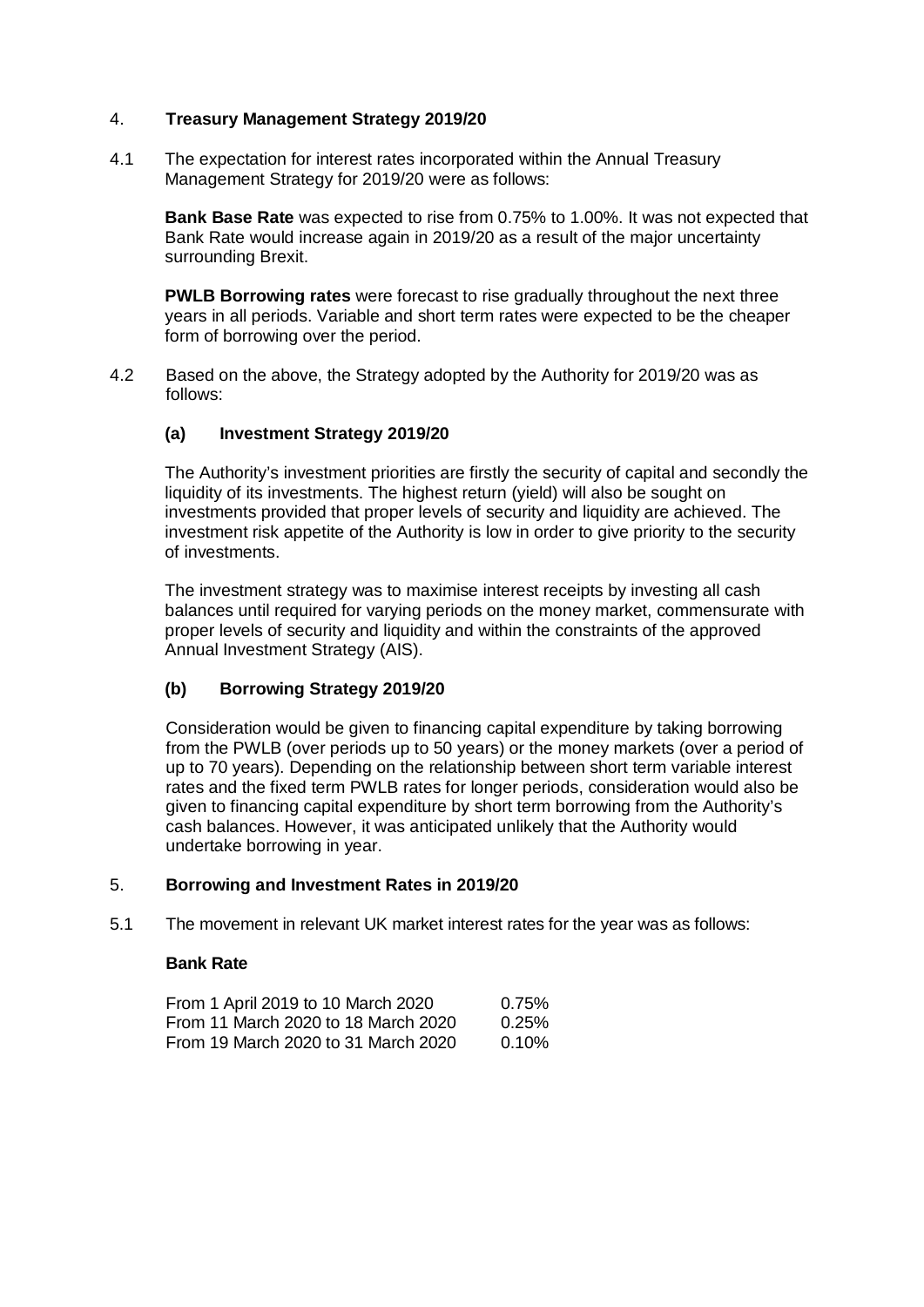#### **PWLB Rate**

| <b>Item</b>                    | <b>Range during</b><br>Year | <b>Start of Year</b> | End of<br>Year | Average<br>n Year |
|--------------------------------|-----------------------------|----------------------|----------------|-------------------|
|                                | %                           | %                    | $\%$           | %                 |
| <b>Fixed Interest Maturity</b> |                             |                      |                |                   |
| 1 year                         | $1.17 - 2.47$               | 1.46                 | 1.90           | 1.70              |
| 5 years                        | $0.99 - 2.48$               | 1.55                 | 1.96           | 1.98              |
| 10 years                       | $1.15 - 2.79$               | 1.88                 | 2.17           | 2.23              |
| 25 years                       | $1.73 - 3.25$               | 2.41                 | 2.65           | 2.76              |
| 50 years                       | $1.57 - 3.05$               | 2.24                 | 2.38           | 3.60              |

The PWLB rates in the above table reflect the PPWLB 0.2% discount rate.

### **Investment Rates**

Deposit rates continued into the start of 2019/20 at previously depressed levels but then fell sharply following the cut to base rate in March 2020.

| <i><b>Item</b></i> | <b>Range during</b><br>Year | <b>Start of Year</b> | <b>End of Year</b> | Average<br>during Year |
|--------------------|-----------------------------|----------------------|--------------------|------------------------|
|                    | %                           | %                    | %                  | %                      |
| 7 day LIBID        | $0.00 - 0.58$               | 0.56                 | 0.00               | 0.53                   |
| 1 month            | $0.11 - 0.61$               | 0.60                 | 0.12               | 0.56                   |
| 3 month            | $0.26 - 0.72$               | 0.72                 | 0.47               | 0.63                   |
| 6 month            | $0.31 - 0.83$               | 0.83                 | 0.60               | 0.70                   |
| 1 year             | $0.39 - 0.98$               | 0.94                 | 0.74               | 0.80                   |

### 6. **Investment and Borrowing Outturn 2019/20**

#### **Investment Outturn 2019/20**

- 6.1 Under the contractual arrangements with North Yorkshire County Council for the investment of cash balances the Authority adopts the investment strategy approved by the County Council. The net return achieved by the County Council is closely monitored by the Chief Financial Officer.
- 6.2 The only financial investments made by the Authority in 2019/20 were the placing of funds on the money markets/other local authorities with institutions included in the Approved Lending List. The results of the Authority's investment activities for 2019/20 were as follows:

| <b>Average Daily Balance</b>         | £3,654k  |
|--------------------------------------|----------|
| Interest Earned                      | £33k     |
| <b>Average Rate Achieved 2018/19</b> | $0.91\%$ |

The Interest Earned exceeds the £30k budgeted for in 2019/20.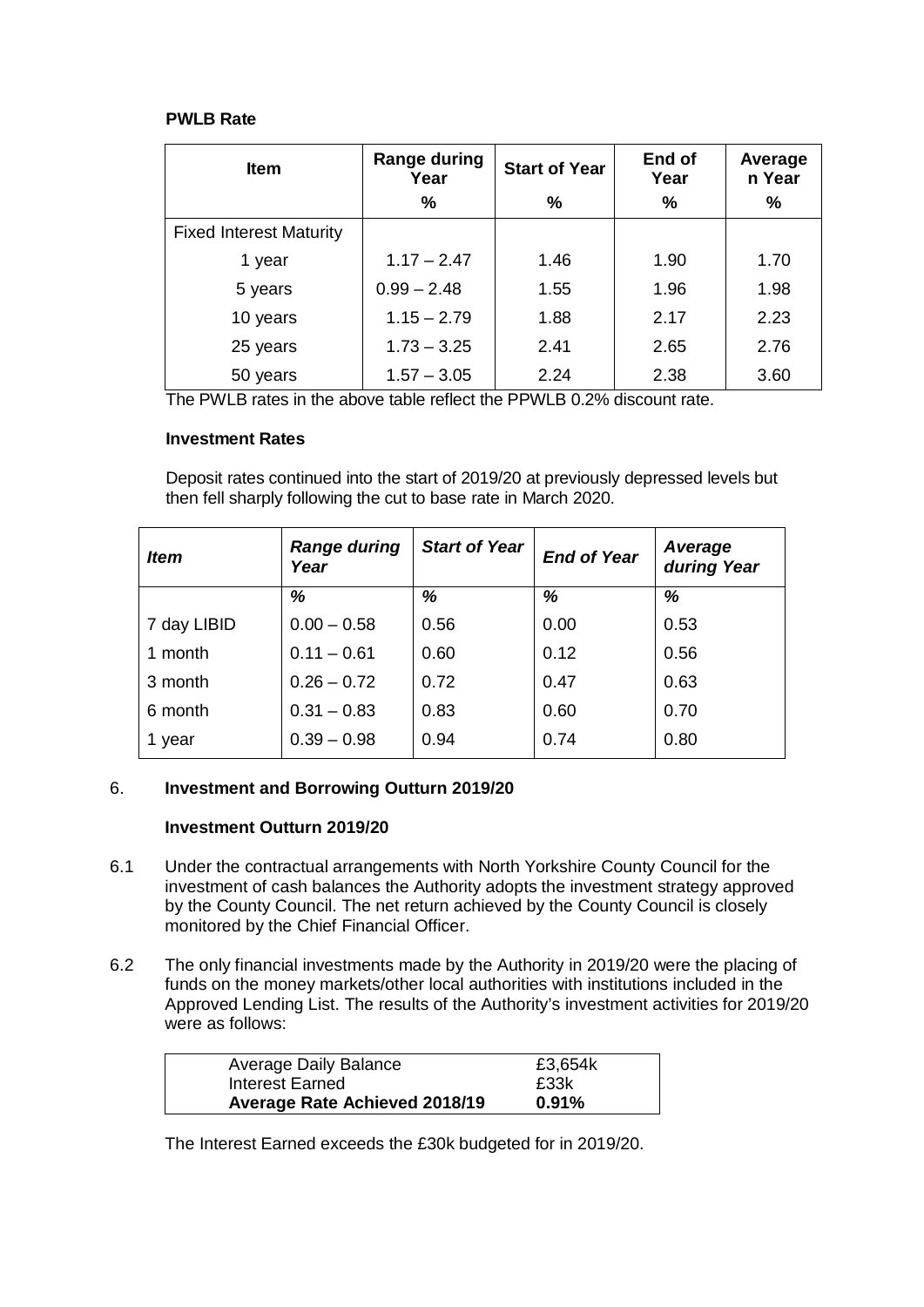#### **Borrowing Outturns 2019/20**

6.3 The Authority does not have any external loans in place and had no requirement to borrow in order to fund capital expenditure. Despite this position, the possibility of borrowing is an option that the Authority has ensured is available to it when making decisions on the optimum way to finance capital expenditure.

#### 7. **Approved Lending List**

7.1 The Approved Lending List as at 31 March 2020 is attached as **Appendix A**.

### 8. **Prudential Indicators**

8.1 A list of the Authority's approved Prudential Indicators are shown in **Appendix B**. Officers can confirm that the Prudential Indicators were not breached.

### 9. **Recommendations**

9.1 That Members note the performance of the Treasury Management operation during 2019/20 and the outturn position on Prudential Indicators.

Contact Officer Peter Williams Chief Financial Officer (S151)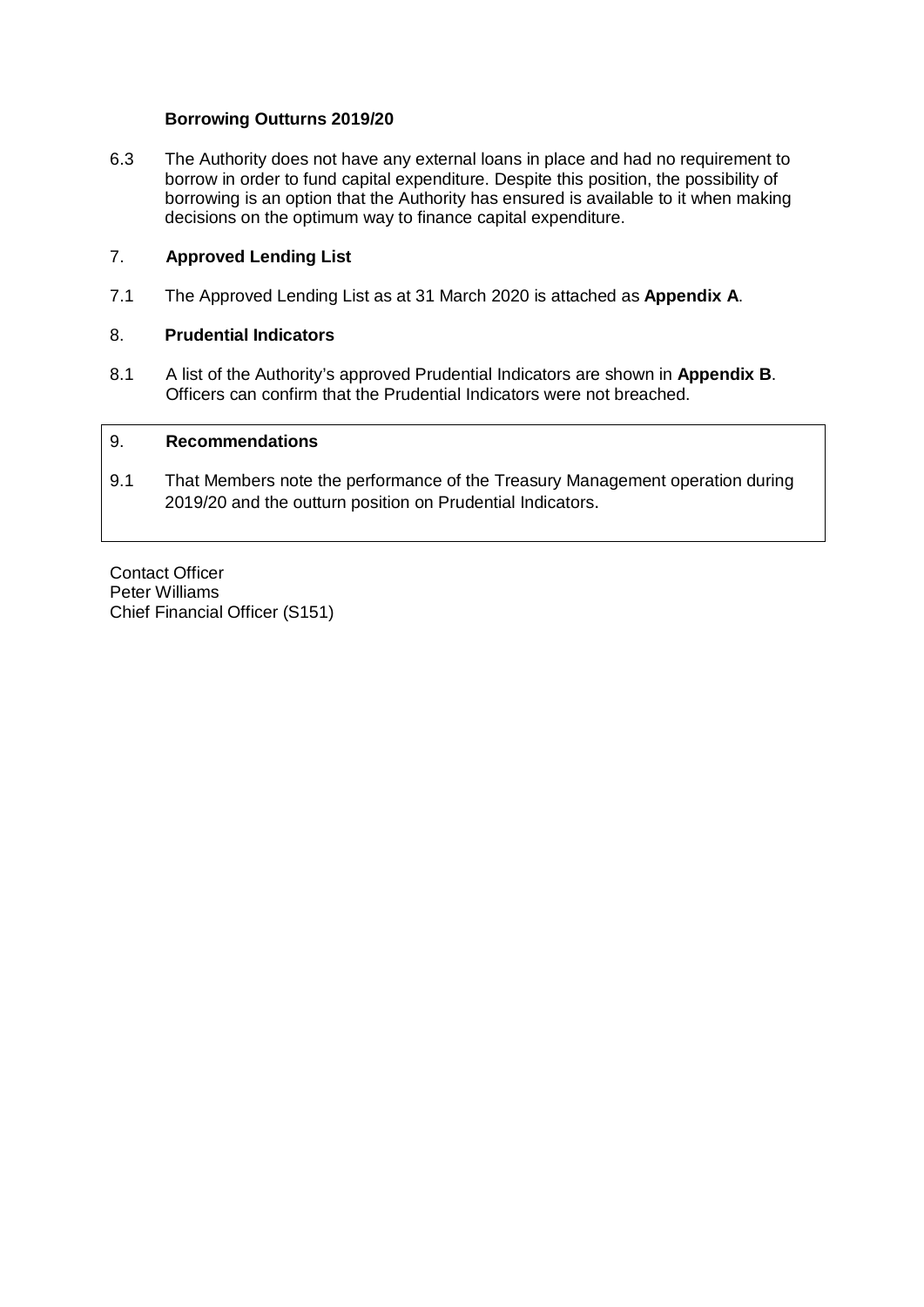## **Appendix A**

# **Approved Lending List as at 31 March 2020**

Maximum sum invested at any time (The overall total exposure figure covers both Specified and Non-Specified investments)

|                                                                                     | <b>Country</b>           | <b>Specified</b><br><b>Investments</b><br>(up to 1 year) |                       | <b>Non-Specified</b><br><b>Investments</b><br>$($ > 1 year £20m<br>limit) |                 |
|-------------------------------------------------------------------------------------|--------------------------|----------------------------------------------------------|-----------------------|---------------------------------------------------------------------------|-----------------|
|                                                                                     |                          | Total<br>Exposure<br>£m                                  | Time<br>Limit *       | Total<br>Exposure<br>£m                                                   | Time<br>Limit * |
| UK "Nationalised" banks / UK banks with UK<br><b>Central Government involvement</b> |                          |                                                          |                       |                                                                           |                 |
| Royal Bank of Scotland PLC (RFB)<br>National Westminster Bank PLC (RFB)             | <b>GBR</b><br><b>GBR</b> | 75.0                                                     | 365 days              |                                                                           |                 |
| UK "Clearing Banks", other UK based banks and<br><b>Building Societies</b>          |                          |                                                          |                       |                                                                           |                 |
| Santander UK PLC (includes Cater<br>Allen)                                          | <b>GBR</b>               | 60.0                                                     | 6 months              |                                                                           |                 |
| Barclays Bank PLC (NRFB)<br>Barclays Bank UK PLC (RFB)                              | <b>GBR</b><br><b>GBR</b> | 75.0                                                     | 3 months<br>6 months  |                                                                           |                 |
| Bank of Scotland PLC (RFB)<br>Lloyds Bank PLC (RFB)                                 | <b>GBR</b><br><b>GBR</b> |                                                          | 365 days              |                                                                           |                 |
| Lloyds Bank Corporate Markets PLC<br>(NRFB)                                         | <b>GBR</b>               | 60.0                                                     | 6 months              |                                                                           |                 |
| <b>HSBC Bank PLC (NRFB)</b><br><b>HSBC UK Bank PLC (RFB</b>                         | <b>GBR</b><br><b>GBR</b> | 30.0                                                     | 365 days              |                                                                           |                 |
| Goldman Sachs International Bank                                                    | <b>GBR</b>               | 60.0                                                     | 3 months              |                                                                           |                 |
| Sumitomo Mitsui                                                                     | <b>GBR</b>               | 30.0                                                     | 6 months              |                                                                           |                 |
| <b>Standard Chartered Bank</b>                                                      | <b>GBR</b>               | 60.0                                                     | 6 months              |                                                                           |                 |
| Handlesbanken                                                                       | <b>GBR</b>               | 40.0                                                     | 365 days              |                                                                           |                 |
| Nationwide Building Society                                                         | <b>GBR</b>               | 40.0                                                     | 6 months              |                                                                           |                 |
| <b>Leeds Building Society</b>                                                       | <b>GBR</b>               | 20.0                                                     | 3 months              |                                                                           |                 |
| <b>High Quality Foreign Banks</b>                                                   |                          |                                                          |                       |                                                                           |                 |
| National Australia Bank                                                             | <b>AUS</b>               | 30.0                                                     | 365 days              | Ξ.                                                                        | $\blacksquare$  |
| Commonwealth Bank of Australia                                                      | <b>AUS</b>               | 30.0                                                     | 365 days              |                                                                           |                 |
| <b>Toronto-Dominion Bank</b>                                                        | CAN<br><b>FRA</b>        | 30.0                                                     | 365 days              | ٠                                                                         | $\blacksquare$  |
| Credit Industriel et Commercial                                                     |                          | 30.0                                                     | 6 months              |                                                                           |                 |
| Landesbank Hessen-Thueringen<br>Girozentrale (Helaba)                               | <b>GER</b>               | 30.0                                                     | 365 days              |                                                                           |                 |
| DBS (Singapore)                                                                     | <b>SING</b>              | 30.0                                                     | 365 days              |                                                                           |                 |
| <b>Local Authorities</b>                                                            |                          |                                                          |                       |                                                                           |                 |
| County / Unitary / Metropolitan / District<br>Councils                              |                          | 20.0                                                     | 365 days              | 5.0                                                                       | 2 years         |
| Police / Fire Authorities                                                           |                          | 20.0                                                     | $\overline{365}$ days | 5.0                                                                       | 2 years         |
| <b>National Park Authorities</b>                                                    |                          | 20.0                                                     | 365 days              | 5.0                                                                       | 2 years         |
| <b>Other Deposit Takers</b>                                                         |                          |                                                          |                       |                                                                           |                 |
| <b>Money Market Funds</b>                                                           |                          | 20.0                                                     | 365 days              | 5.0                                                                       | 2 years         |
| <b>Property Funds</b>                                                               |                          | 5.0                                                      | 365 days              | 5.0                                                                       | 10 years        |
| UK Debt Management Account                                                          |                          | 100.0                                                    | 365 days              | 5.0                                                                       | 2 years         |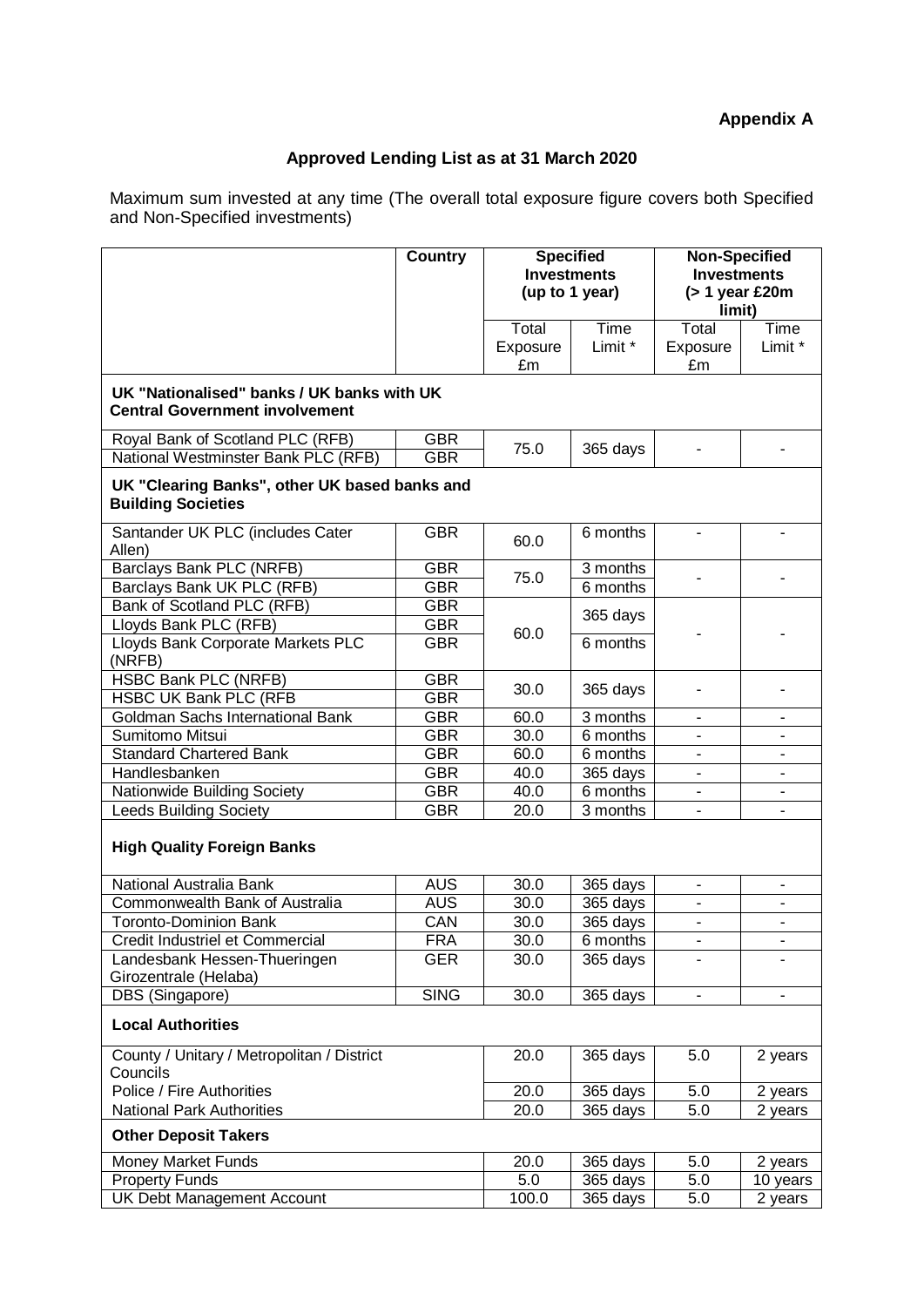### **Changes to Approved Lending List 1 January 2020 to 31 March 2020**

### **Amendments to Investment Limits/Terms**

| Organisation                                                        | Original<br><b>Investment</b><br>Limit / Term | <b>Date</b><br><b>Amended</b> | <b>Revised</b><br><b>Investment</b><br><b>Limit / Term</b> | <b>Reason for Amendment</b>                          |
|---------------------------------------------------------------------|-----------------------------------------------|-------------------------------|------------------------------------------------------------|------------------------------------------------------|
| <b>Amendments made to Investment Limits</b>                         |                                               |                               |                                                            |                                                      |
| None                                                                |                                               |                               |                                                            |                                                      |
| <b>Amendments made to Investment Terms</b>                          |                                               |                               |                                                            |                                                      |
| Barclays Bank PLC (NRFB)<br><b>Goldman Sachs International Bank</b> | 6 Months                                      | 27 Mar 20                     | 3 Months                                                   | Uncertainties in the markets due to Covid19 Pandemic |
| <b>Temporary Suspensions for Lending List</b>                       |                                               |                               |                                                            |                                                      |
| None                                                                |                                               |                               |                                                            |                                                      |

The above shows changes to the Lending List as at 31 March 2020 compared to 31 December 2019. It should be noted, however, that changes can be made on a daily basis in reaction to market sentiment, with maximum investment durations being adjusted accordingly.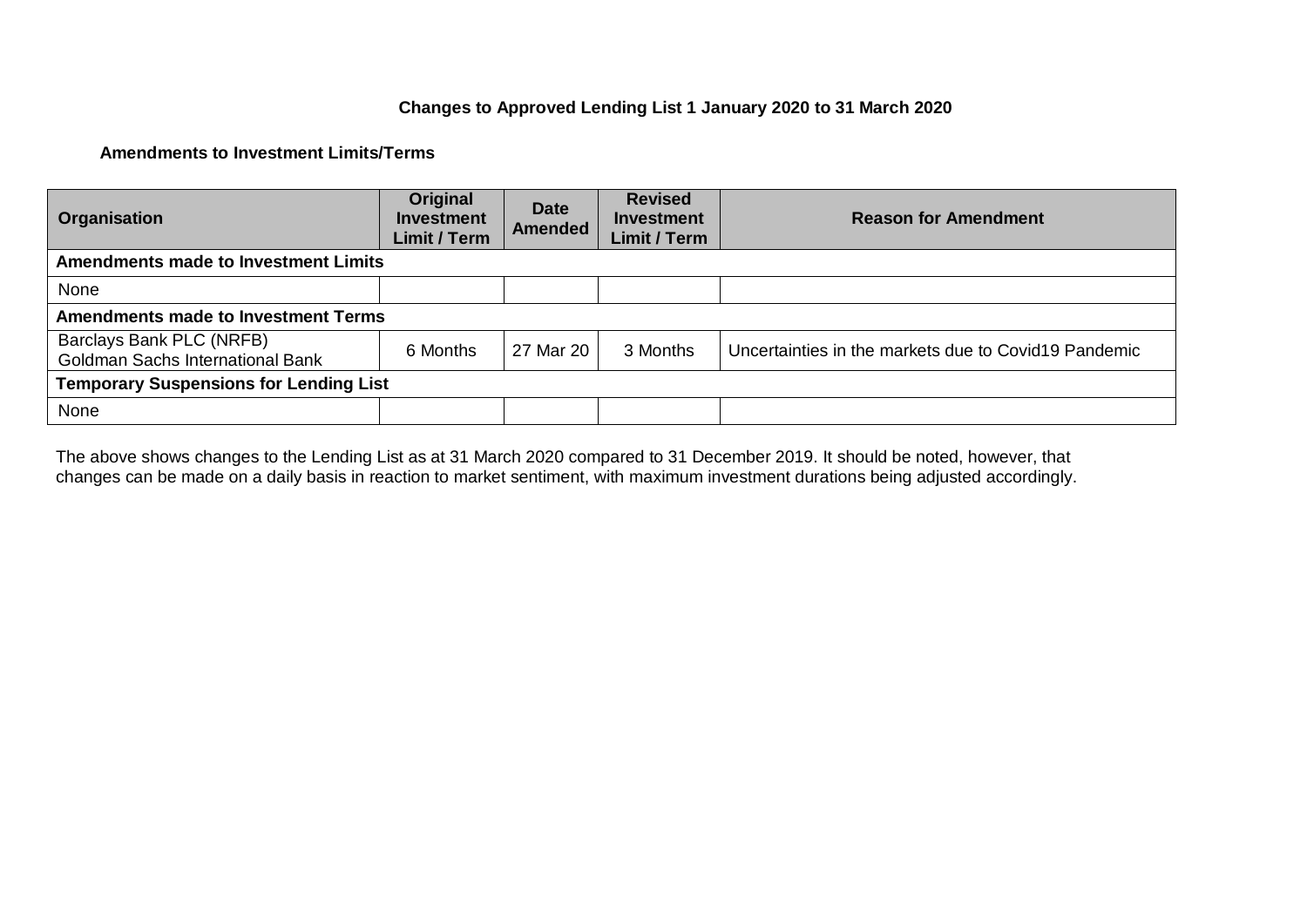### **Prudential Indicators Update 2019/20**

The Authority is required to comply with the CIPFA Prudential Code and set Prudential Indicators for the next three years to ensure that capital investment plans are affordable, prudent and sustainable.

During the financial year the Authority operated within the Treasury Limits and Prudential Indicators as set out in the Treasury Management Policy Statement and Annual Treasury Management Strategy for 2019/20.

As part of this Annual Treasury Management Report for 2019/20 it is therefore appropriate to report the 2019/20 outturn position on these Prudential Indicators compared with the last updated set of indicators, reported as part of the Authority's Treasury Management Strategy for 2020/21 presented on 23/03/20:

### **1. Statutory Affordable Borrowing Limit for 2019/20**

|                                     | <b>Borrowing</b> | <b>Other</b><br>Long<br><b>Term</b><br><b>Liabilities</b> | <b>Total</b> |
|-------------------------------------|------------------|-----------------------------------------------------------|--------------|
|                                     | £k               | £k                                                        | £k           |
| Initial figure approved March 2019  | 250.0            | 177.9                                                     | 427.9        |
| Actual limit reached during 2019/20 | 0                | 177.9                                                     | 177.9        |

#### **2. Actual External Debt**

|                  | <b>Borrowing</b> | <b>Other</b><br>Long<br><b>Term</b><br><b>Liabilities</b> | <b>Total</b> |
|------------------|------------------|-----------------------------------------------------------|--------------|
|                  | £k               | £k                                                        | £k           |
| At 31 March 2019 | 0                | 178.1                                                     | 178.1        |
| At 31 March 2020 | 0                | 177.9                                                     | 177.9        |

#### **3. Ratio of Capital Financing Costs to Net Revenue Budget**

|           | Reported March 2020    | % |
|-----------|------------------------|---|
| $\bullet$ | 2018/19 actual         | O |
| $\bullet$ | 2019/20 probable       | O |
|           | Actual 2019/20 outturn | 0 |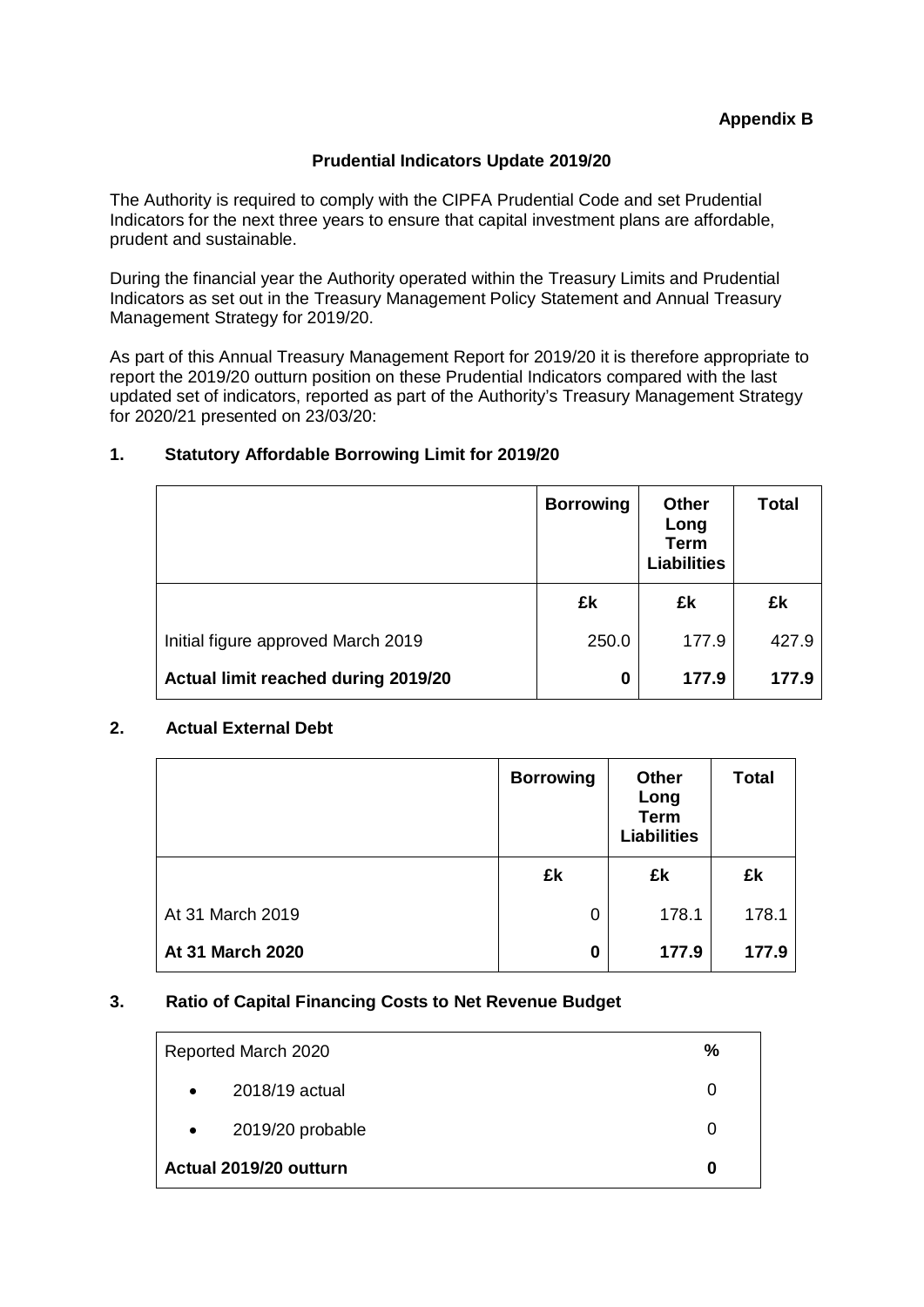# **4. Capital Expenditure Actual and Forecasts**

| Reported March 2020           | £k      |
|-------------------------------|---------|
| 2018/19 actual<br>$\bullet$   | 485.2   |
| 2019/20 probable<br>$\bullet$ | 1,360.0 |
| Actual 2019/20 outturn        | 1,282.8 |

# **5. Capital Financing Requirement as at 31 March 2020**

|                               | <b>Borrowing</b> | <b>Other</b><br>Long<br><b>Term</b><br><b>Liabilities</b> | <b>Total</b> |
|-------------------------------|------------------|-----------------------------------------------------------|--------------|
| Reported March 2020           | £k               | £k                                                        | £k           |
| 2018/19 actual<br>$\bullet$   | 0                | 178.1                                                     | 178.1        |
| 2019/20 probable<br>$\bullet$ | $\Omega$         | 177.9                                                     | 177.9        |
| Actual 2019/20 Outturn        | 0                | 177.9                                                     | 177.9        |

# **6. External Debt Limits**

|                                    | <b>Borrowing</b> | <b>Other</b><br>Long<br><b>Term</b><br><b>Liabilities</b> | Total |
|------------------------------------|------------------|-----------------------------------------------------------|-------|
| Reported March 2020                | £k               | £k                                                        | £k    |
| Authorised Limit for 2019/20       | 250.0            | 179.9                                                     | 427.9 |
| • Operational Boundary for 2019/20 | 0                | 177.9                                                     | 177.9 |
| Actual 2019/20 Outturn             | 0                | 177.9                                                     | 177.9 |

## **7. Interest Rate Exposures**

|                                       | <b>Limits agreed</b><br><b>March</b><br>2019 | <b>Actual Position</b><br>at 31/03/2020 |
|---------------------------------------|----------------------------------------------|-----------------------------------------|
| <b>Borrowing</b><br>Fixed<br>Variable | $\%$<br>60 to 100<br>$0$ to $40$             | %<br>0<br>0                             |
| Investments<br>Fixed<br>Variable      | 0 to 30<br>70 to 100                         | 0<br>100                                |